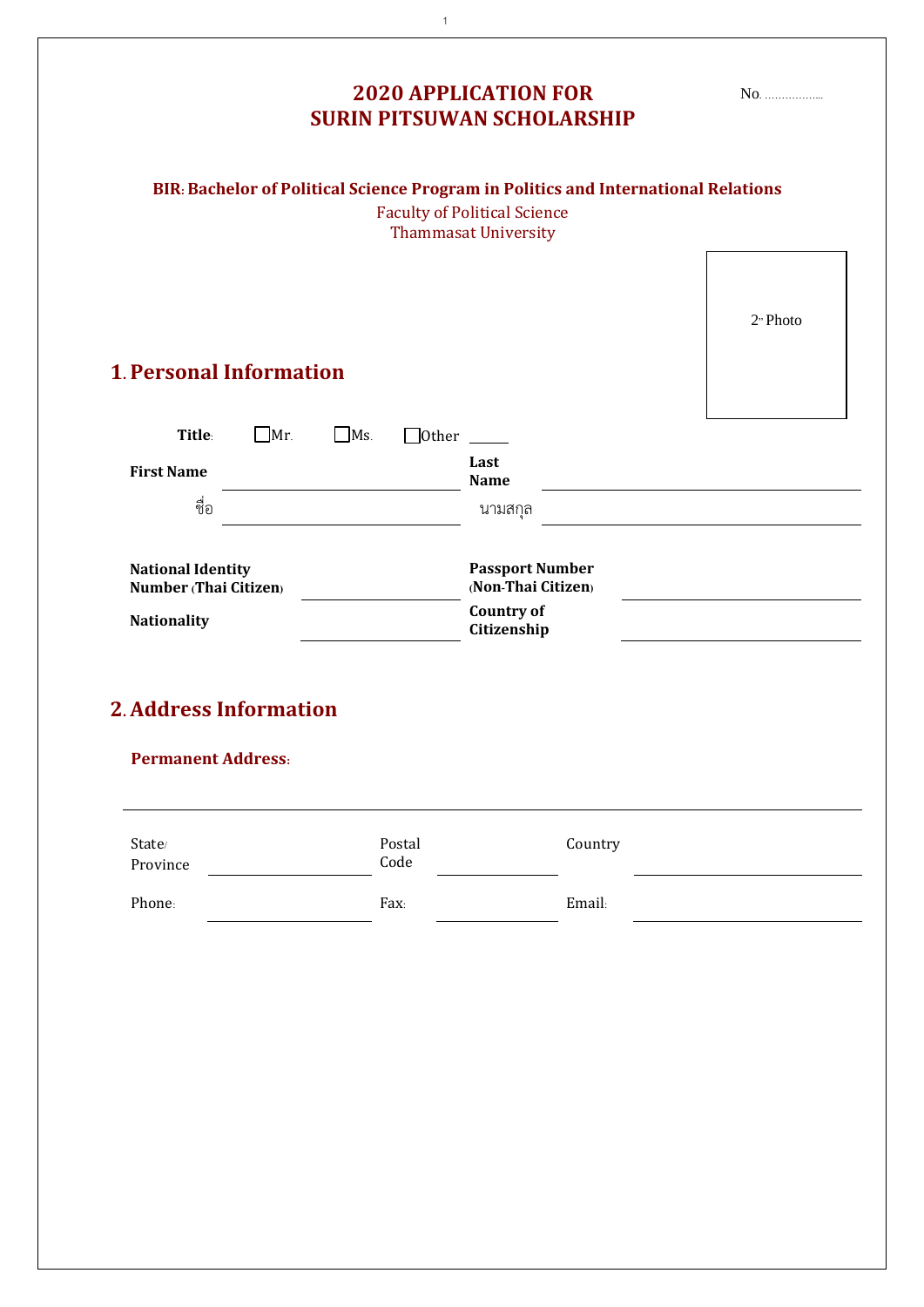## **3. Educational Background:**

*Please list secondary schools, colleges and universities attend in chronological order (most recent first)*

| <b>Name of Institution</b> | Location<br>city/state/country | Date attended<br>$mm$ yy | Date awarded<br>or expected<br>$mm$ <i>yy</i> | <b>Cumulative GPA</b><br>or Current GPA |
|----------------------------|--------------------------------|--------------------------|-----------------------------------------------|-----------------------------------------|
|                            |                                |                          |                                               |                                         |
|                            |                                |                          |                                               |                                         |
|                            |                                |                          |                                               |                                         |
|                            |                                |                          |                                               |                                         |

## **4.Name and Address of Parents:**

| Father  <br>Living           | Decreased   |                     |         |  |
|------------------------------|-------------|---------------------|---------|--|
| Title: $\Box$<br>$\vert$ Mr. | Other_      |                     |         |  |
| <b>First Name</b>            |             | Last<br><b>Name</b> |         |  |
| Home Address:                |             |                     |         |  |
| State/<br>Province           | Postal Code |                     | Country |  |
| Phone:                       | Fax:        |                     | Email:  |  |
| Occupation                   |             | Employer            |         |  |
| <b>Business</b><br>Address   |             |                     |         |  |